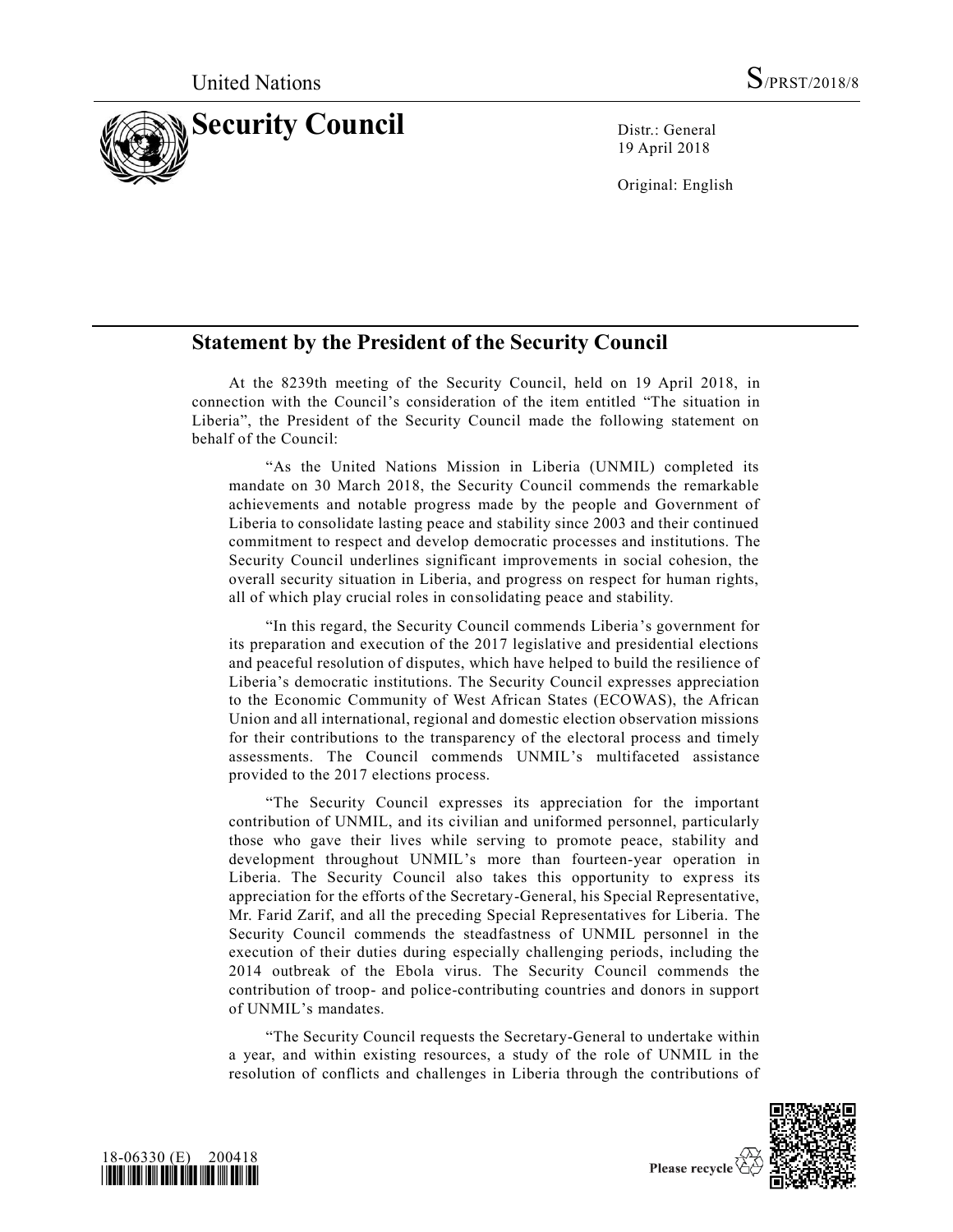good offices, political mediation, the sanctions regime as well as other relevant factors as appropriate, that allowed for the successful completion of UNMIL's mandate and transition to the United Nations Country Team (UNCT). The Security Council looks forward to the results of this study, including further lessons learned and recommendations on the best practices of United Nations peacekeeping missions in transition, and expresses its intention to consider options for taking them into account in the context of its ongoing work to enhance the overall effectiveness of United Nations peacekeeping.

"The Security Council welcomes the continued implementation of the Liberia Peacebuilding Plan, entitled 'Sustaining Peace and Securing Development' [\(S/2017/282\)](https://undocs.org/S/2017/282), submitted by the Secretary-General to the Council pursuant to Security Council Resolution [2333 \(2016\)](https://undocs.org/S/RES/2333(2016)) after development through close consultation among the United Nations, the Government of Liberia, and partners. The Security Council notes actions undertaken during Phase I of the plan and the beginning of Phase II in support of the Government of Liberia 's commitment to develop durable national capacities critical to sustain peace, and, in this regard, encourages all stakeholders to enhance efforts to fulfil their commitments and provide their support for successful implementation. The Security Council emphasizes the need for expanded efforts by the Liberian authorities to address the root causes of conflict, reinvigorate reconciliation processes, promote land reform, advance constitutional and institutional reforms, especially in the justice and security sectors, promote women's and youths' active participation in peacebuilding, extend state authority and social services throughout the country, continue to improve respect for human rights, and build trust between Liberian citizens and the government institutions.

"The Security Council welcomes the government's plans to engage citizens as it finalizes a national development agenda, and further welcomes the positive alignment between the government's pro-poor vision with the Sustainable Development Goals and Agenda 2030, which would address poverty in Liberia and improve the economic status of persons in vulnerable situations, most notably women and youth.

"The Security Council requests the United Nations Office for West Africa and the Sahel (UNOWAS) to make available its good offices, as necessary, to the Government of Liberia and the United Nations Resident Coordinator.

"The Security Council recalls its high-level review of resolution [1325](https://undocs.org/S/RES/1325(2000))  [\(2000\)](https://undocs.org/S/RES/1325(2000)) and its commitments through resolution [2242 \(2015\),](https://undocs.org/S/RES/2242(2015)) which reaffirms the important role of women in peacebuilding, reiterates the substantial link between women's meaningful involvement in efforts to prevent, resolve and rebuild from conflict and those efforts' effectiveness and long-term sustainability, and stresses, in this regard, the importance of women's empowerment and equal participation in all efforts for the maintenance and promotion of peace and security in Liberia.

"The Security Council expresses its continued concern that women and girls in Liberia continue to face a high incidence of sexual and gender-based violence, and reiterates its call on the Government of Liberia to address the urgent and imperative need to combat impunity and hold accountable all perpetrators responsible for such crimes, to reinforce its commitment in this regard, including through the implementation of its national action plan on sexual and gender-based violence and improving women and girls' access to justice.

"The Security Council underscores that sexual exploitation and abuse by United Nations peacekeepers is unacceptable and affirms its support for the